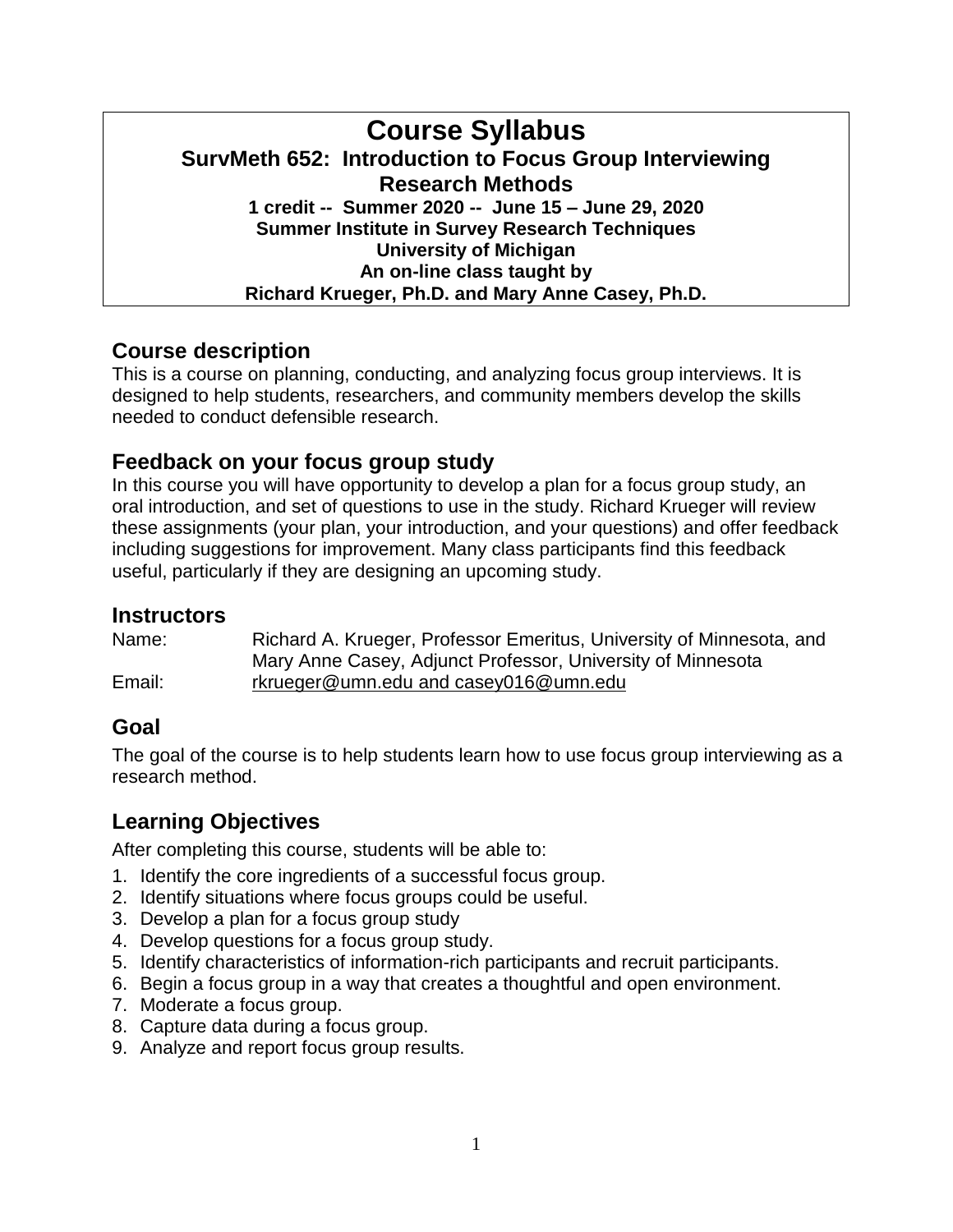## **Class instruction will consists of:**

- One-hour group zoom meetings -- 10am and 2pm EDT on June 15 and June 16
- Question & Answer Bulletin Board
- 20 short video segments
- 2 video demonstrations
- 4 video lectures
- PowerPoint slides
- Student notes
- Textbook

### **Zoom video meetings - June 15 and 16**

Students will participate in two small group Zoom meetings. Each group will consist of a limited number of participants and last one hour. The first small group will occur at the beginning of the class on **June 15th ,** and will allow participants to get acquainted, briefly describe their background and potential uses of focus group research. The second small group will occur on **June 16th** when students are asked to present a 3-4 minute introduction to a potential focus group interview.

### **Q and A Bulletin Board**

The instructors will publish a Q & A Bulletin Board twice a week which will be sent via email to all students. Student can submit questions via email to [\(rkrueger@umn.edu\)](mailto:rkrueger@umn.edu) and the questions with answers will be published in the next newsletter.

### **20 short video segments**

A series of 20 short (4 – 10 minute) video presentations by Richard Krueger on the basics of focus group interviewing. Internet locations of these videos are included in this syllabus.

### **PowerPoint slides\***

PowerPoint slides for 20 YouTube video presentations. These are the slides that accompany the 20 short video segments.

### **2 video demonstrations**

Short focus groups are demonstrated in two video presentations. One presentation is specifically on moderating skills and the second presentation is an actual focus group on healthy living. Internet locations are included in this syllabus.

### **4 video lectures**

Lectures by R. Krueger and Mary Anne Casey on Developing Questions, Recruiting Participants, Moderating the Focus Group and Analyzing Focus Group Results (34 – 46 minutes) Internet locations are included in this syllabus.

### **Notes\***

"Notes: Focus Group Interviewing" (June 2020) by Richard A. Krueger and Mary Anne Casey, University of Minnesota. 31 pages.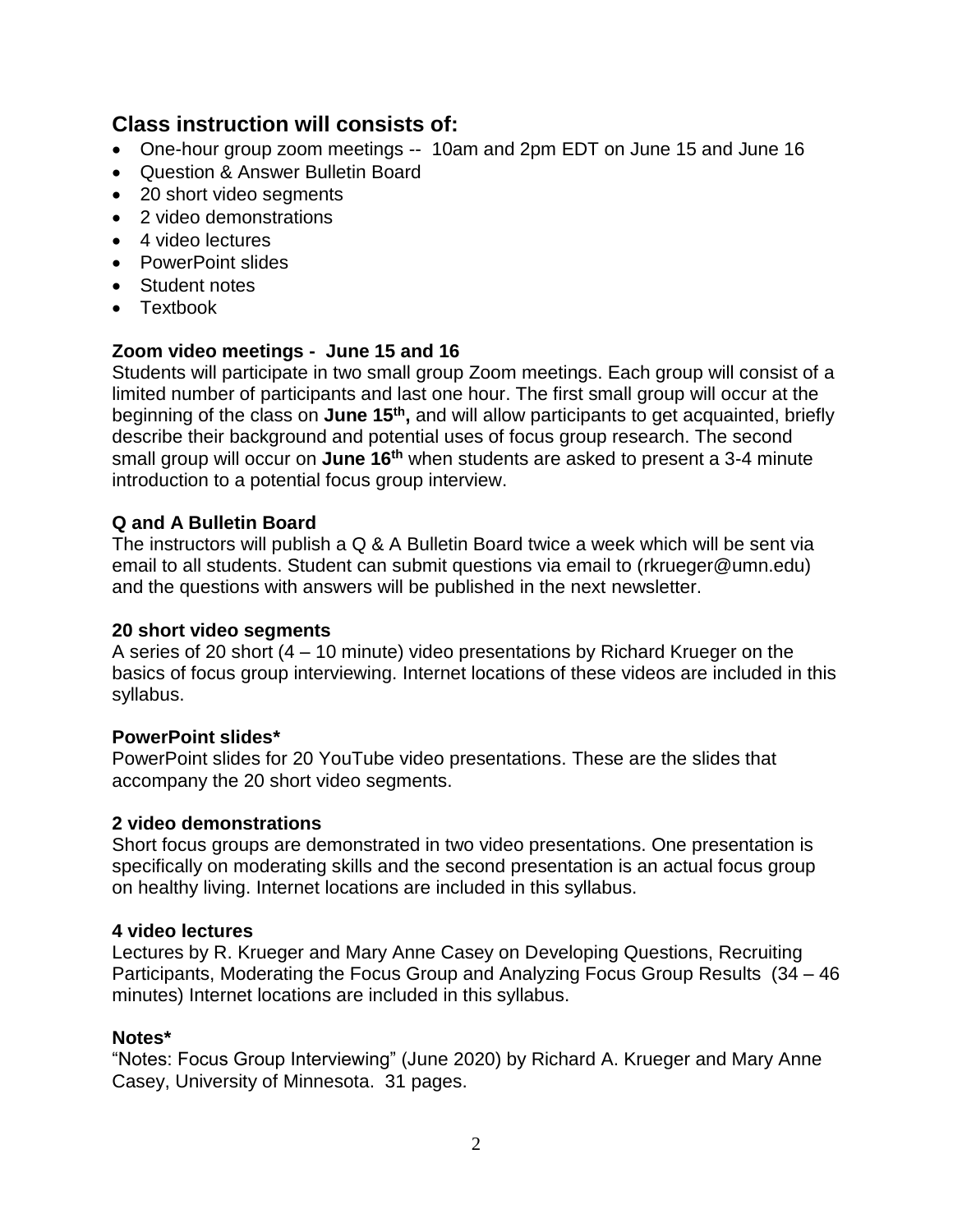### **Textbook**

Krueger, R. A. & Casey, M. A. (2015). *Focus groups: A practical guide for applied research.* 5 th Edition*.* Thousand Oaks, CA: Sage.

\*These materials will be sent to students by email.

## **Course Requirements**

Watch the videos and read textbook. Then, select a topic for a focus group study, develop a plan, an introduction, and a set of questions to use in the focus group. You are not required to conduct the study.

# **Assignments and Expectations**

## **1. A plan for a focus group study**

Submit a plan using the instructions in Video 03: Planning the focus group study. Use the template on p. 17 of "Notes" as the basis of your plan. If additional background information is needed to explain your study, include it on a page or two after the completed template. Due on June 30th.

### **2. Focus group questions**

A typical two-hour focus group usually consists of 10 to 14 open-ended questions. These questions should be conversational (written using words the participants use—no jargon) and sequenced carefully. Questions should be numbered with estimated time needed for each question. At the top of the page indicate the purpose of the study and the anticipated focus group participants. Before submitting, review the videos: 04 Types of questions in a focus group, 05 Developing questions for a focus group, and 06 Examples of focus group questions. Note examples of format on p.14-15 of Notes. Due on June 30<sup>th</sup>.

### **3. An introduction for your focus groups**

The introduction is the first thing the moderator says at the beginning of the focus group interview. It is short and snappy. Again, use words the participants would use if they were talking about the study. Include why you are conducting the study, what you will do with the results, and how it will benefit people. Students will practice this introduction on the June 16<sup>th</sup> Zoom conference call and receive feedback from other students. The written introduction is due on June  $30<sup>th</sup>$ . Note the examples in Videos 09 – 13 and on p. 4-5 of "Notes".

# **Course Sessions and Readings\***

Note: The course is planned to be completed within two weeks. Contact the instructor if you need additional time.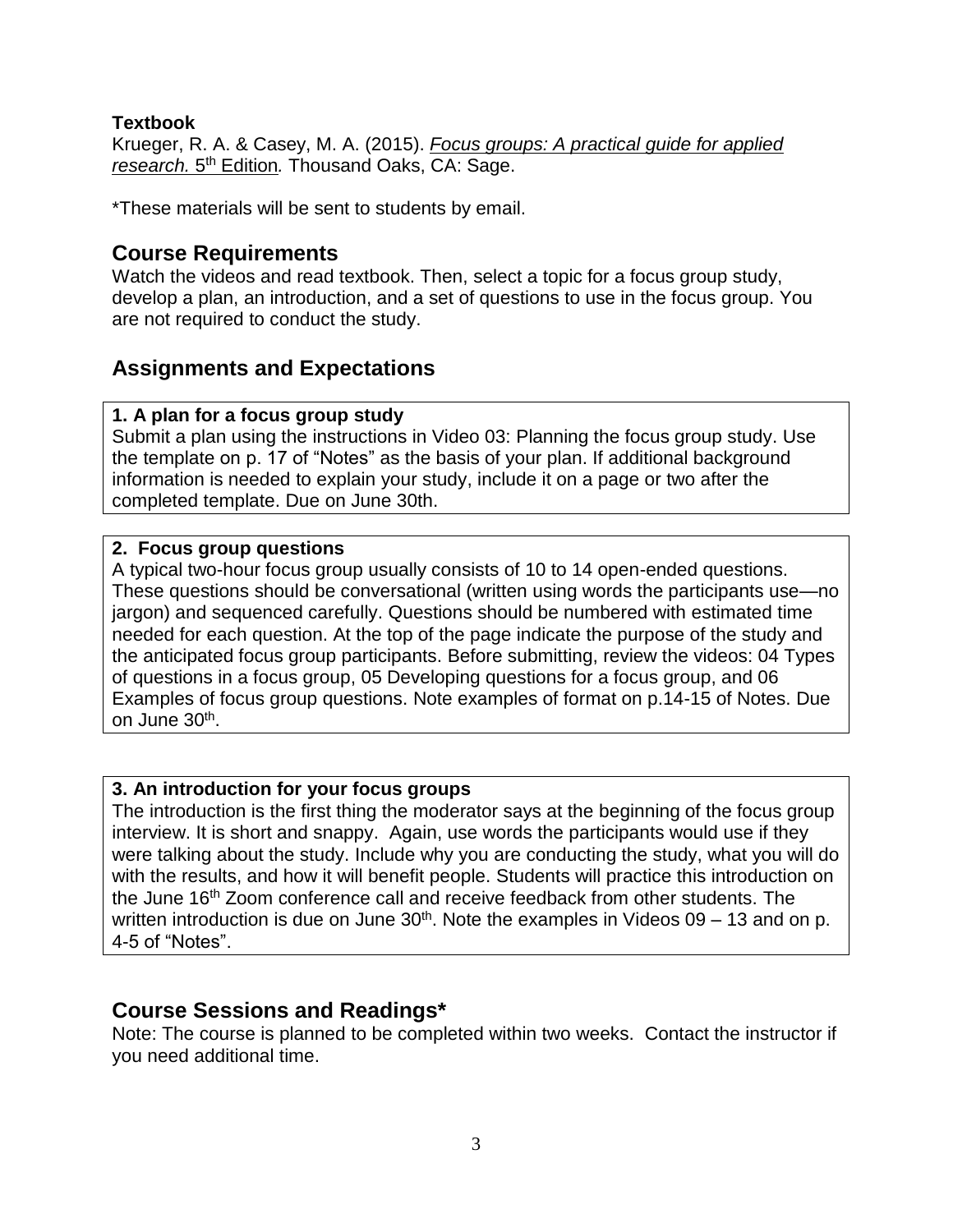#### **How to Proceed -- We recommend the following sequence:**

### **INTRODUCTION**

01 - What is a focus group? (4:34 minutes) 02 - What makes it research? (3:56 minutes) Reading: Chapter 1 "Overview of focus groups"

#### PLANNING

03 - Planning the focus group study (2:59 minutes) Reading: Chapter 2 "Planning the focus group study"

### DEVELOPING QUESTIONS

04 - Types of questions in a focus group (6:59 minutes) 05 - Developing questions for a focus group (7:52 minutes) 06 - Examples of focus group questions (7:18 minutes) Video Lecture: Developing Questions (46:10 minutes) Reading: Chapter 3 "Developing a questioning route"

#### RECRUITING PARTICIPANTS

07 - Locating focus group participants (9:15 minutes) 08 - Recruiting focus group participants (8:57 minutes) Video Lecture: Recruiting Participants (34:55 minutes) Reading: Chapter 4: "Participants in a focus group"

### MODERATING

09 - Moderating skills – Before the group (7:34 minutes)

- 10 Moderating skills During the group (9:38 minutes)
- 11 The role of the assistant moderator (5:26 minutes)
- 12 Tips for moderating Part 1 (7:23 minutes)

13 - Tips for moderating – Part 2 (7:04 minutes)

Video Lecture: Moderating the Focus Group (34:27 minutes)

Video Demonstration: Moderating a Focus Group (30:13 minutes)

Video Demonstration Focus Group (32:04 minutes)

Reading: Chapter 5: "Moderating skills"

### ANALYSIS

14 - Capturing data during the focus group (4:37 minutes)

- 15 Taking field notes in focus groups (7:50 minutes)
- 16 Transcribing focus groups (7:09)
- 17 Analysis basics ((6:38 minutes)
- 18 Classic analysis (6:10 minutes)
- 19 Deciding what is important in the focus group analysis (5:31 minutes)

20 - Preparing a focus group report (6:37 minutes)

Video Lecture: Analysis (41:04 minutes)

Reading: Chapter 6: "Analyzing focus group results"

Chapter 7: "Reporting"